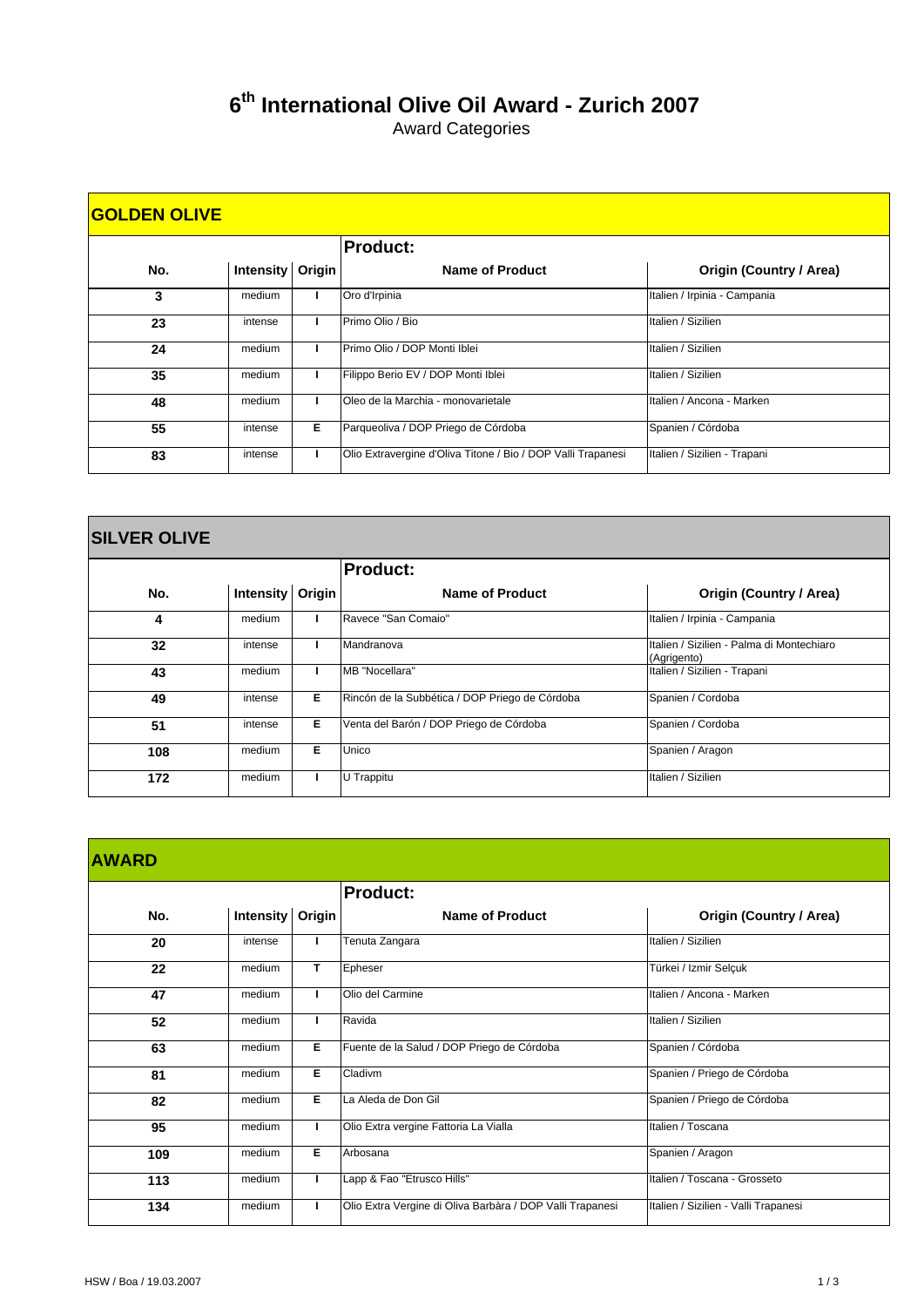## **6th International Olive Oil Award - Zurich 2007**

Award Categories

| <b>GOLDEN OLIVE</b> |                             |                   |                   |                         |             |  |  |
|---------------------|-----------------------------|-------------------|-------------------|-------------------------|-------------|--|--|
|                     | <b>Producer:</b>            |                   |                   |                         |             |  |  |
| No.                 | <b>Name of Company</b>      | <b>Name</b>       | <b>First Name</b> | ZIP / Town              | Country     |  |  |
| 3                   | Carrabs/Caruso              | Carrabs           | Giuseppe          | CH 9475 Sevelen         | Switzerland |  |  |
| 23                  | Frantoi Cutrera             | Cutrera           | Salvatore         | 97012 Chiaramonte Culfi | Italy       |  |  |
| 24                  | Frantoi Cutrera             | Cutrera           | Salvatore         | 97012 Chiaramonte Culfi | Italy       |  |  |
| 35                  | <b>SALOV SPA</b>            | <b>GIACOBAZZI</b> | <b>GIOIA</b>      | 55040 Massarosa (Lucca) | Italy       |  |  |
| 48                  | Azienda Agraria del Carmine | Roversi           | Antonella         | Ancona                  | Italy       |  |  |
| 55                  | Virgen del Castillo         | Francisco         | Serrano Osuna     | E 14810 Carcabuey       | Spain       |  |  |
| 83                  | Azienda Agricola Titone     | Titone            | Antonella         | 91100 Loco Grande       | Italy       |  |  |

| <b>SILVER OLIVE</b> |                                  |              |                   |                                      |         |  |  |
|---------------------|----------------------------------|--------------|-------------------|--------------------------------------|---------|--|--|
|                     | <b>Producer:</b>                 |              |                   |                                      |         |  |  |
| No.                 | <b>Name of Company</b>           | <b>Name</b>  | <b>First Name</b> | ZIP / Town                           | Country |  |  |
| 4                   | San Comaio                       | Caruso       | Pasquale          | 83030 Villanova del<br>Battista (AV) | Italy   |  |  |
| 32                  | Azienda Agricola Mandranova      | Di Vincenzo  | Giuseppe e Silvia | I 90141 Palermo                      | Italy   |  |  |
| 43                  | Azienda Agricola Fontanasalsa    | Galluffo     | Alberto           | I 91020 Fontanasalsa<br>(Trapani)    | Italy   |  |  |
| 49                  | Virgen del Castillo              | Francisco    | Serrano Osuna     | E 14810 Carcabuey                    | Spain   |  |  |
| 51                  | Almazar de Muela                 | José Manuel  | Muela Rodríguez   | E 14800 Priego de Córdoba Spain      |         |  |  |
| 108                 | Hacienda Iber - Olivos del Ebro  | Vivas Urieta | Luis              | E 5006 Zaragoza                      | Spain   |  |  |
| 172                 | Azienda Agricola Terre di Shemir | Creuso       | Lara              | 91020 C/da Guarrato                  | Italy   |  |  |

| <b>AWARD</b> |                                 |               |                      |                                 |                |
|--------------|---------------------------------|---------------|----------------------|---------------------------------|----------------|
|              | <b>Producer:</b>                |               |                      |                                 |                |
| No.          | <b>Name of Company</b>          | <b>Name</b>   | <b>First Name</b>    | ZIP / Town                      | <b>Country</b> |
| 20           | Azienda Agricola d'Alì s.s.     | d'Alì         | Maria Aurelia        | I 91100 Trapani                 | Italy          |
| 22           | Ab-U Hayat                      | Ileri         | Atilay               | CH 8001 Zürich                  | Turkey         |
| 47           | Azienda Agraria del Carmine     | Roversi       | Antonella            | I Ancona                        | Italy          |
| 52           | Ravida Azienda Agricola         | Ravida        | Natalia              | I 92013 Menfi                   | Italy          |
| 63           | Padre Jesús Nazareno            | Manuel        | Osuna calvo          | E 14800 Priego de Córdoba Spain |                |
| 81           | Euroliva                        | Luis          | <b>Torres Flores</b> | E 14800 Priego de Córdoba Spain |                |
| 82           | Euroliva                        | Luis          | <b>Torres Flores</b> | E 14810 Carcabuey               | Spain          |
| 95           | Fattoria La Vialla              | Lo Franco     | Gianni               | 52100 Arezzo                    | Italy          |
| 109          | Hacienda Iber - Olivos del Ebro | Vivas Urieta  | Luis                 | E 5006 Zaragoza                 | Spain          |
| 113          | Fattoria di Colubro             | <b>Notter</b> | Filippo Alfonso      | I 58050 Baccinello (GR)         | Italy          |
| 134          | Azienda Agricola BARBÀRA        | Barbàra       | Francesco            | I 91020 Rilievo (Trapani)       | Italy          |